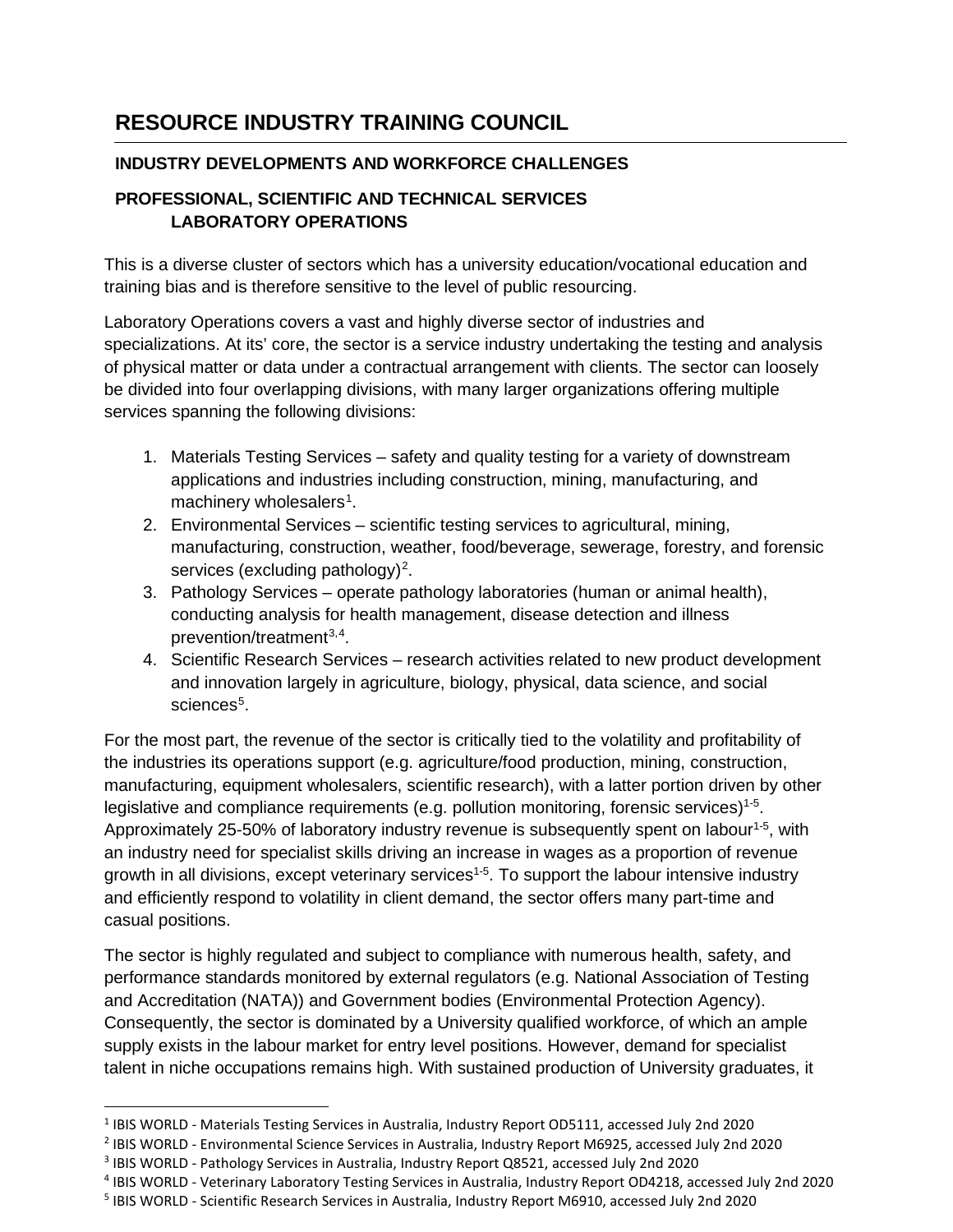is unlikely the supply of entry-level talent will diminish. However, underemployment is a factor for consideration, and VET qualified applicants are often crowded out of the market. In contrast, pockets of the sector have high use of VET training pathways, e.g. materials testing and mining services, with many organizations offering a traineeship pathway to higher skilled laboratory positions from an unskilled or low skilled workforce.

In relation to VET, with material changes to statutory fees, payroll tax exemptions, traineeship eligibility and incentives in WA, and driven in part by the cyclical nature of the resources sector, many employers were unable to support the numbers of trainees they previously had in Laboratory Operations training, resulting in largely declining enrolments<sup>[6](#page-1-0)</sup>. More recently, an imperative to further expand the local pipeline of talent exists, largely stimulated in sectors currently supplementing their workforces with employees from outside WA (e.g. Construction Materials Testing Services).

Demand for Construction Materials Testing Services has been supported by national COVID-19 related stimulus packages driving investment in residential, commercial, and civil infrastructure construction projects, alongside on-going investment in mining industrial construction. However, a WA shortage of the skilled and experienced workforce able to complete signatory duties under NATA contractual agreements has been exacerbated by the COVID-19 pandemic and resulting border closures. Housing costs during quarantine for the specialist inter-state workforce, internal wage competition, and increased training costs to replace some inter-state workers, have increased operating costs for businesses. Smaller operators are particularly impacted having a reduced capability to compete with the large budgets and economies of scope and scale offered by the larger multinational and multidisciplinary laboratories, reduced capability to invest in new equipment and engage in wage competition, and thus remain competitive for major project rights.

On this backdrop of financial constraints alongside increased skills demand, the addition of the Certificate III in Laboratory Skills and Certificate IV in Laboratory Techniques to the *Lower Fees, Local Skills initiative* and the Priority Industry Training list is welcomed to help build the local talent pool. However, an immediate need to import experienced workers with critical skills remains, and organizations are exploring relocation incentive options for experienced workers.

Within WA, the mining industry is a significant contributor to demand for laboratory services, particularly for materials testing and environmental science services<sup>[7,](#page-1-1)[8](#page-1-2)</sup>. In this context, a resources appetite for further exploration and industry expansion subsists, supporting laboratory support services within asset procurement, exploration, geotechnical modelling, survey and systems design, and construction materials testing. The impact of COVID-19 on associated site access restrictions and economic uncertainty, have deferred some project and exploration activity which may impact laboratory services. However, State Government intervention strategies enabling continued resource sector operations and other strategies targeted at supporting exploration, are indirectly supporting the sector. Thus far, minimal impact has been reported as a result of COVID-19 restrictions, although concerns have been raised for the ability of the minerals laboratory sector to continue replenishing the pool of low or unskilled labour required to maintain operations, particularly in regional areas and those employers reliant on international workforces similar to the agriculture sector.

<span id="page-1-0"></span> $6$  DTWD – PES ITCRITC Data Cube – Apprentices and Trainees in training, accessed July 31st 2020

<span id="page-1-1"></span><sup>7</sup> IBIS WORLD - Environmental Science Services in Australia, Industry Report M6925, accessed July 2nd 2020

<span id="page-1-2"></span><sup>8</sup> IBIS WORLD - Materials Testing Services in Australia, Industry Report OD5111, accessed July 2nd 2020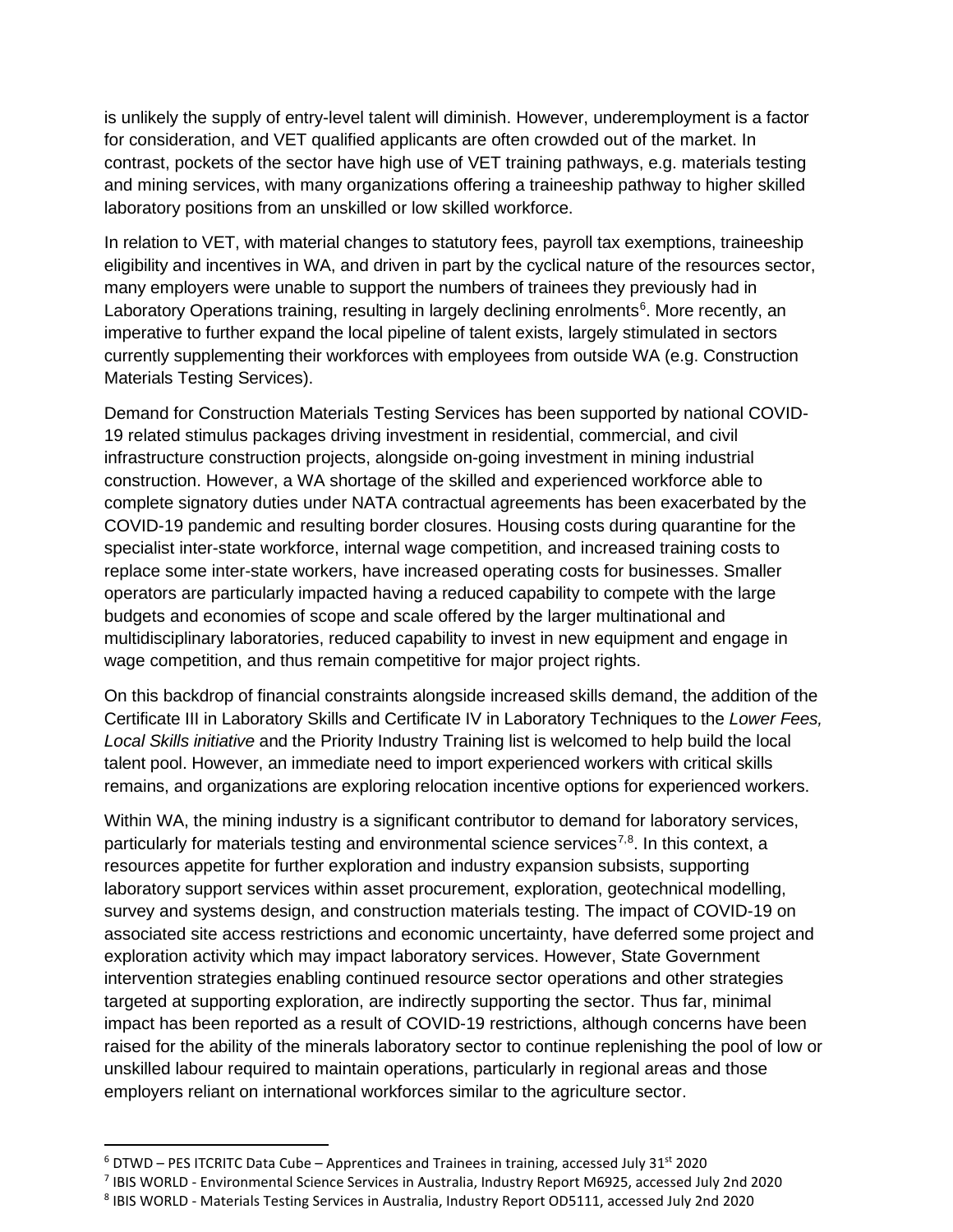The supporting operations of the pathology laboratories recruit from an entry level talent pool largely derived from University graduates, and demand for services have remained relatively stable throughout the COVID-19 period. The bulk of revenue for this industry is supported by the medical referrals from doctors' visits<sup>[9](#page-2-0)</sup>. During the COVID-19 pandemic, sample flowthrough from GP referrals ground to a halt, however, sample receivals from clinics and hospitals conducting COVID-related analyses filled the void. The spike in demand for COVIDrelated testing did lead to some early recruitment, however this was minor, with laboratory staff largely experiencing a translocation of duties to microbiological and molecular COVID analyses, supported by in-house training. With the re-opening of the local economy and resumption of GP visits and other medical testing, it is expected some staff which transitioned to COVID testing will resume their prior duties, however partly due to the early recruitment, no workforce shortage is expected. The exception lies in regional locations, where pathology collection staff may complete a broader range of duties, including some laboratory analysis. The VET pathway (Certificate IV in Laboratory techniques) is a viable pathway for upskilling these workers, however, cost of training is an on-going issue with a large portion of these workers occupying casual positions which are ineligible for subsidized traineeship funding.

Automation will continue to have an impact on the industry over the short to medium term as service providers seek to gain the efficiencies automation delivers to remain competitive.

The Process Manufacturing, Recreational Vehicle and Laboratory Industry Reference Committee<sup>[10](#page-2-1)</sup> identifies a key challenge facing the industry arises from the introduction of automation into the laboratory environment. It was noted that while automation replaces the need for manual processes and lower level skills, higher order skills are needed to manage new technology. Some parts of the industry are employing university graduates, due to an oversupply, rather than Vocational Education and Training (VET) graduates, in these new higher-level skill positions – which in turn creates challenges given the lack of applied learning in many university qualifications. The resources sector, specifically large-scale iron ore miners, have had automated resource sector sampling and analysis processes in place for a number of years.

Internationally, increasingly clinical laboratories are transitioning to total automation solutions. Innovative instrument features such as automated quality control and calibration, sophisticated vision systems, intelligent sample management and test scheduling, and bidirectional magnetic sample transport technology are replacing routine tasks and allowing technicians to focus on more highly skilled tasks.<sup>[11](#page-2-2)</sup>

## **INDUSTRY WORKFORCE PRIORITIES**

With 80% of minerals laboratories expected to have automation capability by 2030<sup>[12](#page-2-3)</sup>, the need to upskill laboratory workers to operate autonomous machinery and work safely in an autonomous environment remains apparent. Laboratory technicians specializing in sample preparation, sample analyst, and quality control roles are likely to spend less time on repetitive, manual tasks and more time on monitoring multiple systems, troubleshooting equipment and processes, interpreting results, and ensuring the integrity of large batches of

<span id="page-2-2"></span><sup>11</sup> ww.mlo-online.com/information-technology/automation/laboratory-automation-is-no-longer-optional/2019

<span id="page-2-0"></span><sup>9</sup> IBIS WORLD - Pathology Services in Australia, Industry Report Q8521, accessed July 2nd 2020

<span id="page-2-1"></span><sup>&</sup>lt;sup>10</sup> MSL Laboratory Operations Training Package, Skills Forecast and Proposed Schedule of Work 2018-2022:pg 1

<span id="page-2-3"></span><sup>&</sup>lt;sup>12</sup> AlphaBeta - Skilling Pathways – supporting automation in the resources sector, report commissioned by RITC, 2020